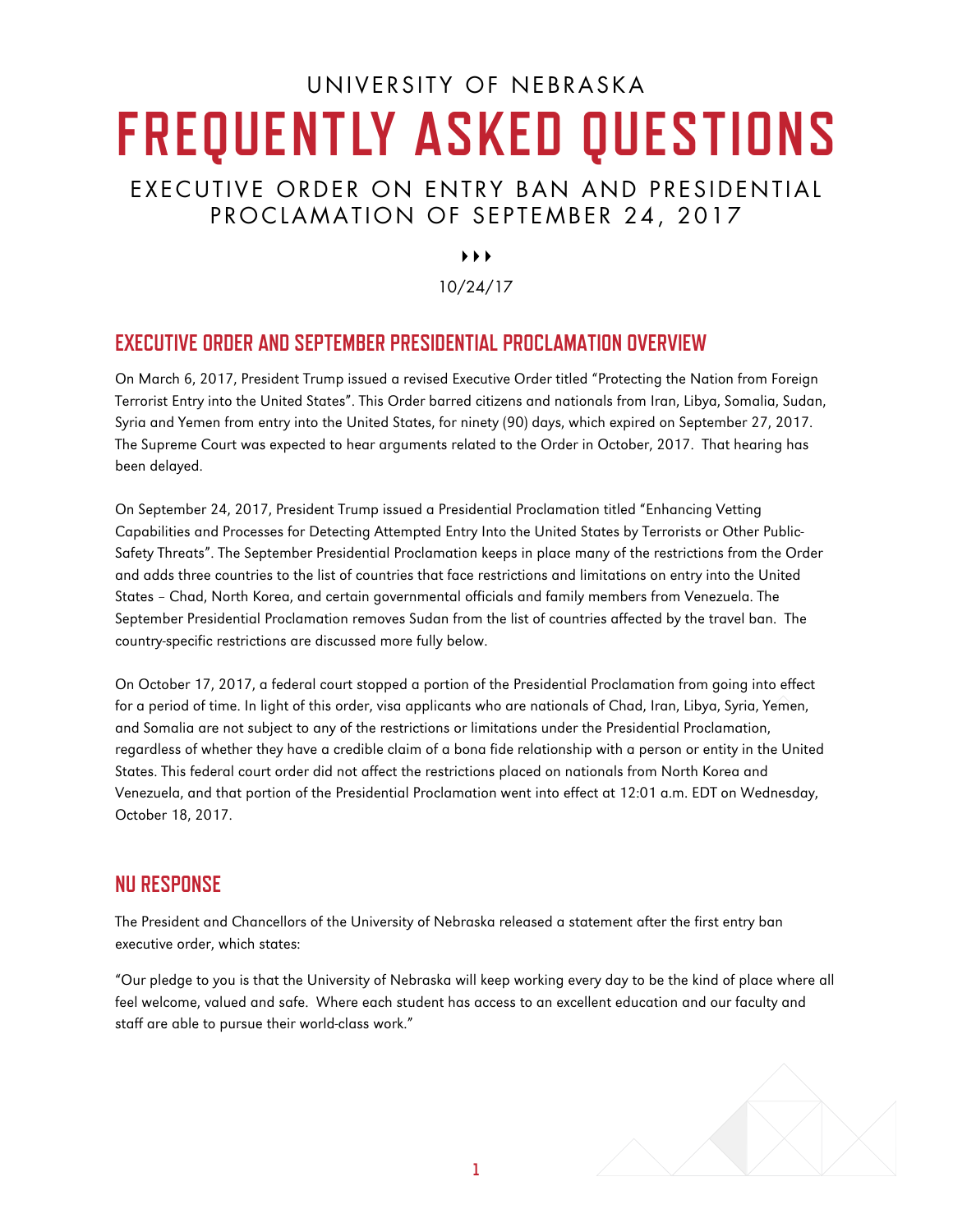## **INFORMATION ABOUT THE SEPTEMBER PRESIDENTIAL PROCLAMATION**

## **Q:** Which countries are affected by the September Presidential Proclamation?

Iran, Libya, North Korea, Syria, Venezuela, Yemen, and Somalia, although the restrictions on travelers vary by country. The Presidential Proclamation removed Sudan from the list of countries affected by the travel ban initially created by the Order. A: The September Presidential Proclamation replaced the Order. It now applies to certain travelers from Chad,

As more fully discussed in the September Presidential Proclamation, entry into the United States by foreign nationals of the following countries is suspended and limited as follows:

- 1. Chad: Immigrants and nonimmigrants on business (B-1), tourist (B-2), and business/tourist (B-1/ B-2) visas are suspended.
- 2. Iran: Immigrants and nonimmigrants are suspended, except for valid student (F and M) and exchange visitors (J) visas.
- 3. Libya: Immigrants and nonimmigrants on business (B-1), tourist (B-2), and business/tourist (B-1/ B-2) visas are suspended.
- 4. North Korea: Immigrants and nonimmigrants are suspended.
- 5. Syria: Immigrants and nonimmigrants are suspended.
- 6. Venezuela: Officials of government agencies involved in screening and vetting procedures and their immediate family members as nonimmigrants on business (B-1), tourist (B-2), and business/ tourist (B-1/B-2) visas are suspended. All nationals of Venezuela are subject to appropriate additional measures to ensure traveler information remains current.
- 7. Yemen: Immigrants and nonimmigrants on business (B-1), tourist (B-2), and business/tourist (B-1/ B-2) visas are suspended.
- 8. Somalia: Immigrants are suspended. The granting of visas for nonimmigrants is subject to additional scrutiny to determine if applicants are connected to terrorist organizations or otherwise pose a threat to national security or public safety.

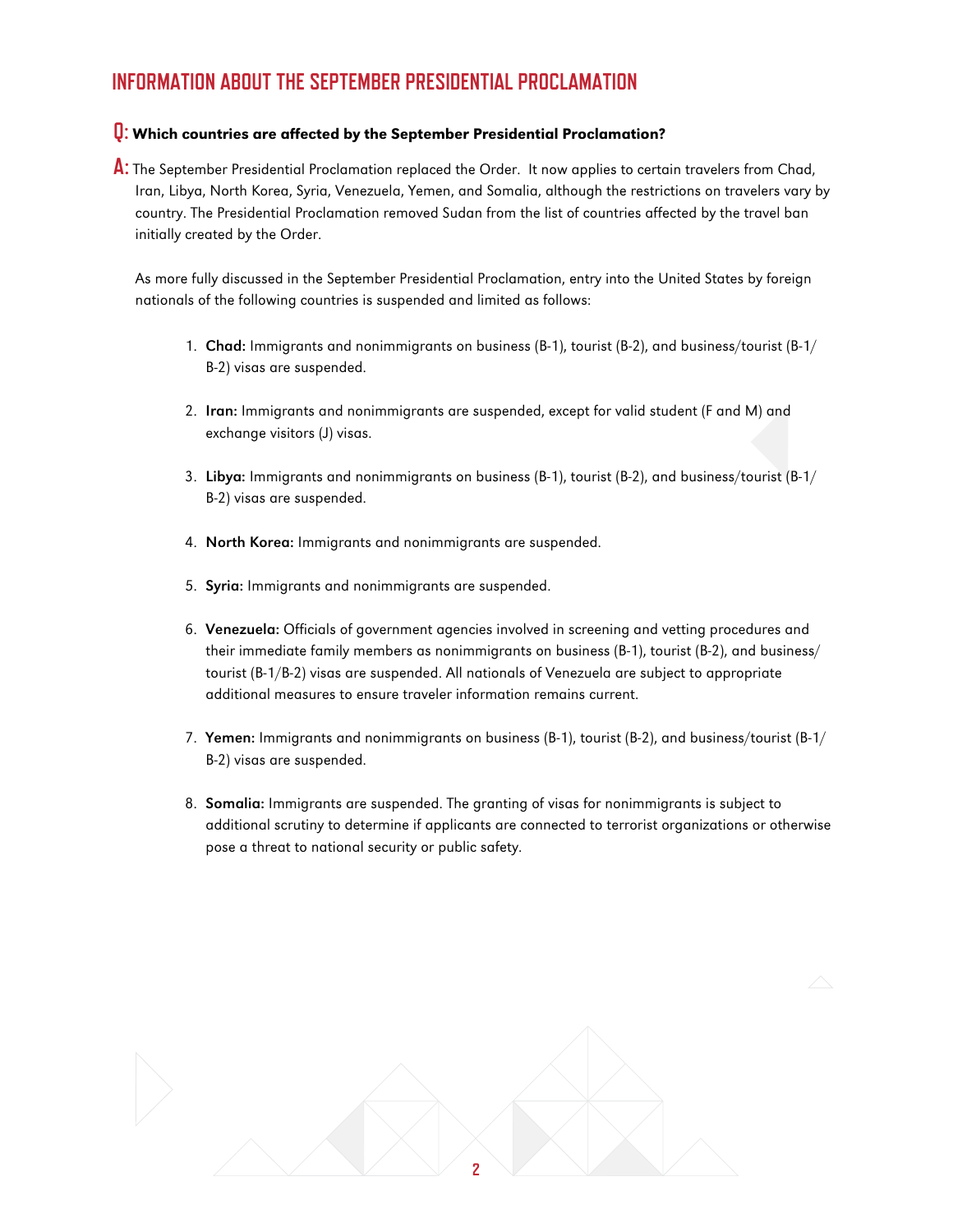## **Q:** Which foreign national travelers does the September Presidential Proclamation specifically apply to?

**A:** The September Presidential Proclamation will only apply to foreign nationals who:

- 1. Are outside the United States as of the effective date of either September 24 or October 18, depending on status. September 24th applies to foreign nationals who were subject to entry restrictions under the Order and did not have a credible claim of a bona fide relationship with a person or entity in the United States. The rest of the restrictions went into effect on October 18, 2017.
- 2. Do not have a valid visa application as of the effective date; and
- 3. Do not qualify for a visa or other valid travel document.

## **Q:** Are there any exceptions to the September Presidential Proclamation?

**A:** Yes. The September Presidential Proclamation does not apply to:

- 1. Any lawful permanent resident of the United States;
- 2. Any foreign national who is admitted to or paroled into the United States on or after the applicable effective date;
- 3. Any foreign national who has a document other than a visa valid on the applicable effective date that permits him or her to travel to the United States and seek entry or admission;
- 4. Any dual national who is traveling on a passport issued by a non-designated country;
- 5. Any foreign national traveling on a diplomatic or diplomatic-type visa, North Atlantic Treaty Organization visa, C-2 visa for travel to the United Nations, or G-1, G-2, G-3, or G-4 visa; or
- 6. Any foreign national who has been granted asylum by the United States; any refugee who has already been admitted to the United States; or any individual who has been granted withholding of removal, advance parole, or protection under the Convention Against Torture.

#### **Q:** Are there any waivers under the September Presidential Proclamation?

A: Yes. Waivers may be granted on a case-by-case basis to permit the entry of foreign nationals who demonstrate that:

- 1. Denying entry would cause the foreign national undue hardship;
- 2. Entry would not pose a threat to the national security or public safety of the United States; and
- 3. Entry would be in the national interest.

The Secretary of State and Secretary of Homeland Security will release guidance to address standards, policies and procedures to assess and determine when waivers may be granted.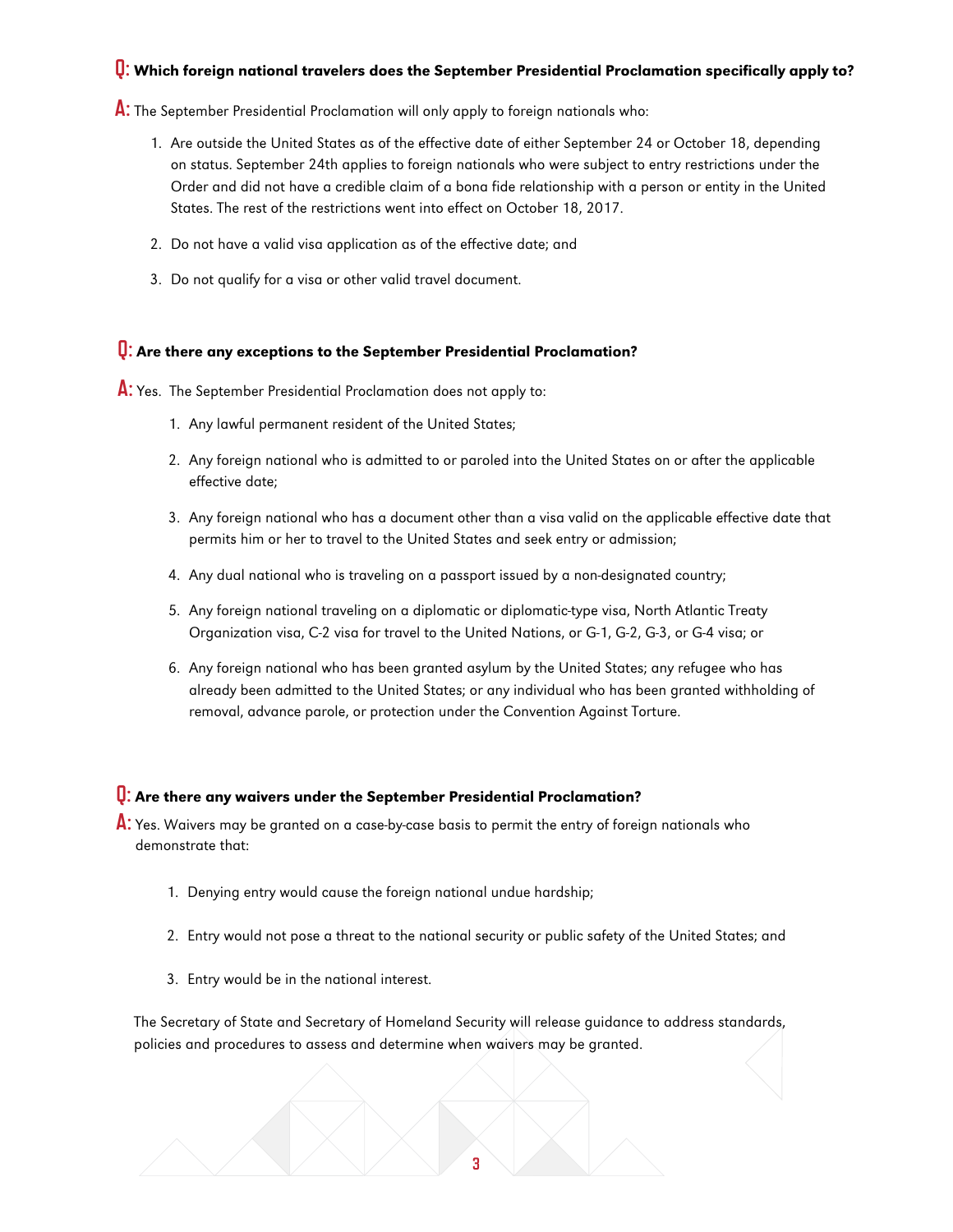## **Q:** When does the September Presidential Proclamation go into effect, and how long will it be in effect?

**A:** As stated previously, the September Presidential Proclamation went into effect at 3:30 pm eastern daylight time on September 24, 2017 for foreign nationals who were subject to entry restrictions under the Order and did not have a credible claim of a bona fide relationship with a person or entity in the United States. The rest of the restrictions went into effect at 12:01 am eastern daylight time on October 18, 2017. However, a portion of the Presidential Proclamation was stopped by a federal court order. Therefore, only foreign nationals from North Korea and Venezuela who were affected by the Presidential Proclamation are currently subject to the restrictions outlined in the Presidential Proclamation.

It will remain in effect until the Secretary of Homeland Security, Secretary of State and the Attorney General deem that an effected country has adequate identity-management protocols, information-sharing practices and risk factor assessment protocols to ensure that citizens from those countries do not pose a national security risk upon entry to the United States.

Every 180 days, the Secretary of Homeland Security, in consultation with the Secretary of State, the Attorney General, and other appropriate heads of agencies will submit a report to the President of the United States stating whether the limitations should remain in place or should be lifted or modified. They may also name new countries to be included in the limitations. There is no stated end date for these limitations. We will continue to monitor the developments in this area.

## **INFORMATION FOR STUDENTS, EMPLOYEES AND SCHOLARS**

## **Q:** What does the University of Nebraska recommend for students from the designated countries who have valid visas or are already in the United States?

**A:** The University recommends that students who are foreign nationals from these countries review the type of visa you hold. If you are in the United States in possession of a valid single entry visa, the University recommends that you do not travel outside the United States at this time since you would need to obtain a new visa to authorize readmission to the United States. If you are in the United States in possession of a valid multiple entry visa, you may travel to and from the United States, so long as your visa remains valid and you are otherwise admissible. If you are a student from Iran with a valid F or M visa, the September Presidential Proclamation should not affect you.

Additionally, the University recommends that students from these designated countries maintain their status in the United States and continue to comply with established immigration law and the requirements of their campus office that supports international students and scholars. Students who have questions or need to discuss any personal situation are encouraged to speak with an international advisor on their campus. The following offices are the best contacts for international students:

UNK: International Education, Welch Hall, Phone: 308-865-8953 UNL: International Student and Scholar Office, Seaton Hall 201, Phone: 402-472-0324 UNMC: International Health and Medical Education, 4230 Building, Phone: 402-559-8449 UNO: International Studies & Programs, Arts and Sciences Hall 241, Phone: 402-554-2293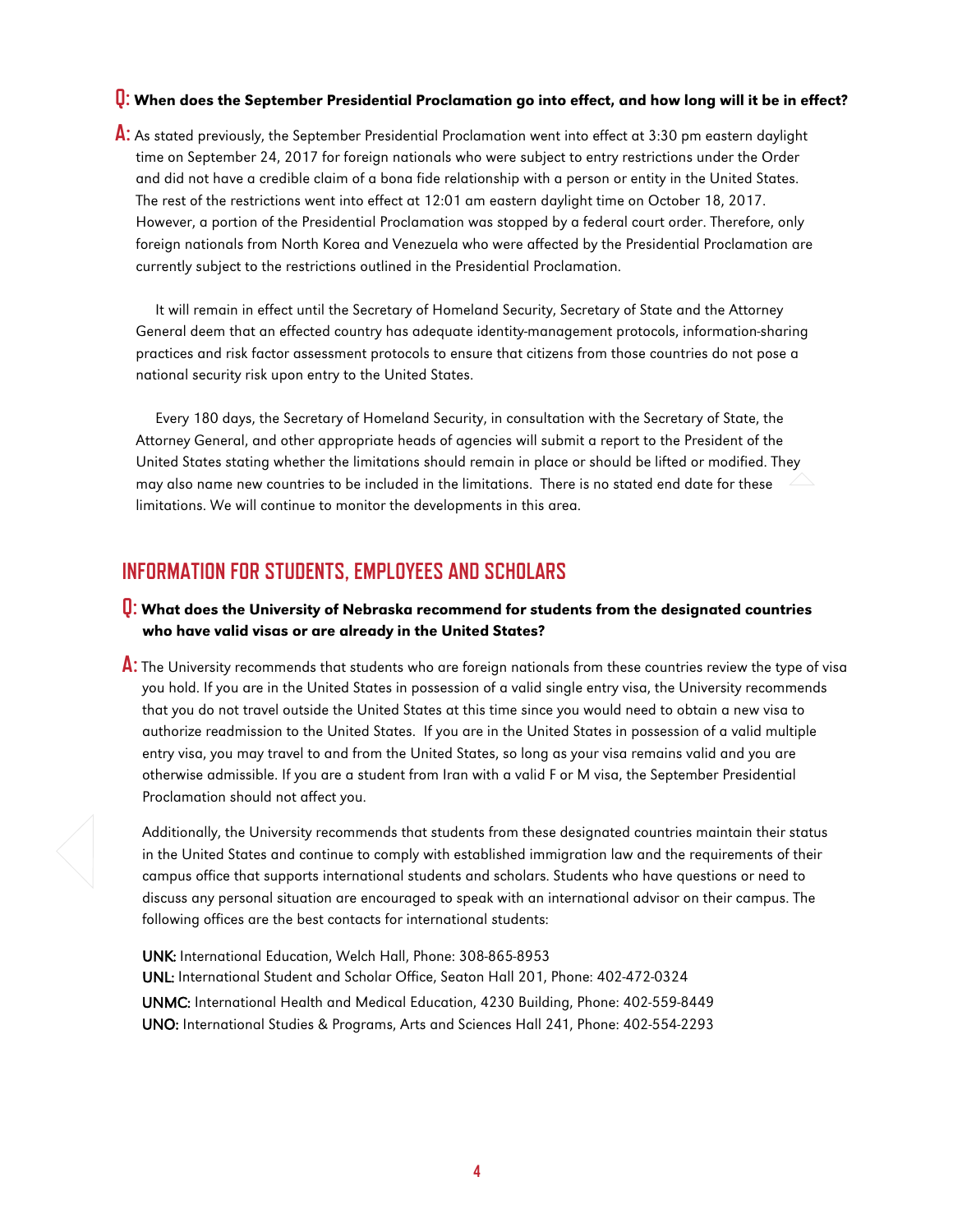#### **Q:** What does the University recommend for faculty, staff or scholars from the designated countries who have valid visas or are already in the United States?

**A:** The University recommends that faculty, staff and scholars who are foreign nationals from these countries review the type of visa you hold. If you are in the United States in possession of a valid single entry visa, the University recommends that you do not travel outside the United States at this time since you would need to obtain a new visa to authorize readmission to the United States. If you are in the United States in possession of a valid multiple entry visa, you may travel to and from the United States, so long as your visa remains valid and you are otherwise admissible.

Additionally, the University recommends that faculty members, staff and scholars maintain their current status in the United States and continue to comply with established immigration law and the requirements of the University. Individuals who have questions or need to discuss any personal situation are encouraged to speak with someone on their campus. The following offices are the best contacts for faculty, staff and scholars:

UNK: Human Resources, Founders Hall 1200, Phone: 308-865-8426 UNL: International Student and Scholar Office, Seaton Hall 201, Phone: 402-472-0324 UNMC: Steve Daubendiek, International Health and Medical Education, 4230 Building, Phone: 402-559-8449 UNO: International Programs, Arts and Sciences Hall 241, Phone: 402-554-2293

## **Q:** What does the University recommend for any individual from the designated countries who currently holds a green card and is currently working in the United States?

**A:** The September Presidential Proclamation does not affect lawful permanent residents of the United States. Individuals who have questions or need to discuss any personal situation are encouraged to speak with an international advisor on their campus.

### **Q:** What does the University recommend for individuals from the designated countries who have valid visas and are currently working or studying abroad?

**A:** The September Presidential Proclamation should not affect those individuals who have valid visas. Individuals who have questions or need to discuss any personal situation are encouraged to speak with an international advisor on their campus.

#### **Q:** What does the University recommend for individuals from the designated countries who have been admitted to one of the University of Nebraska's campuses (Kearney, Lincoln, Medical Center or Omaha) but who have not received a student visa?

**A:** The University encourages admitted students to be patient while the U.S. Government continues the reviews specified in the September Presidential Proclamation. The University will inform you with new information as it becomes available in the future.